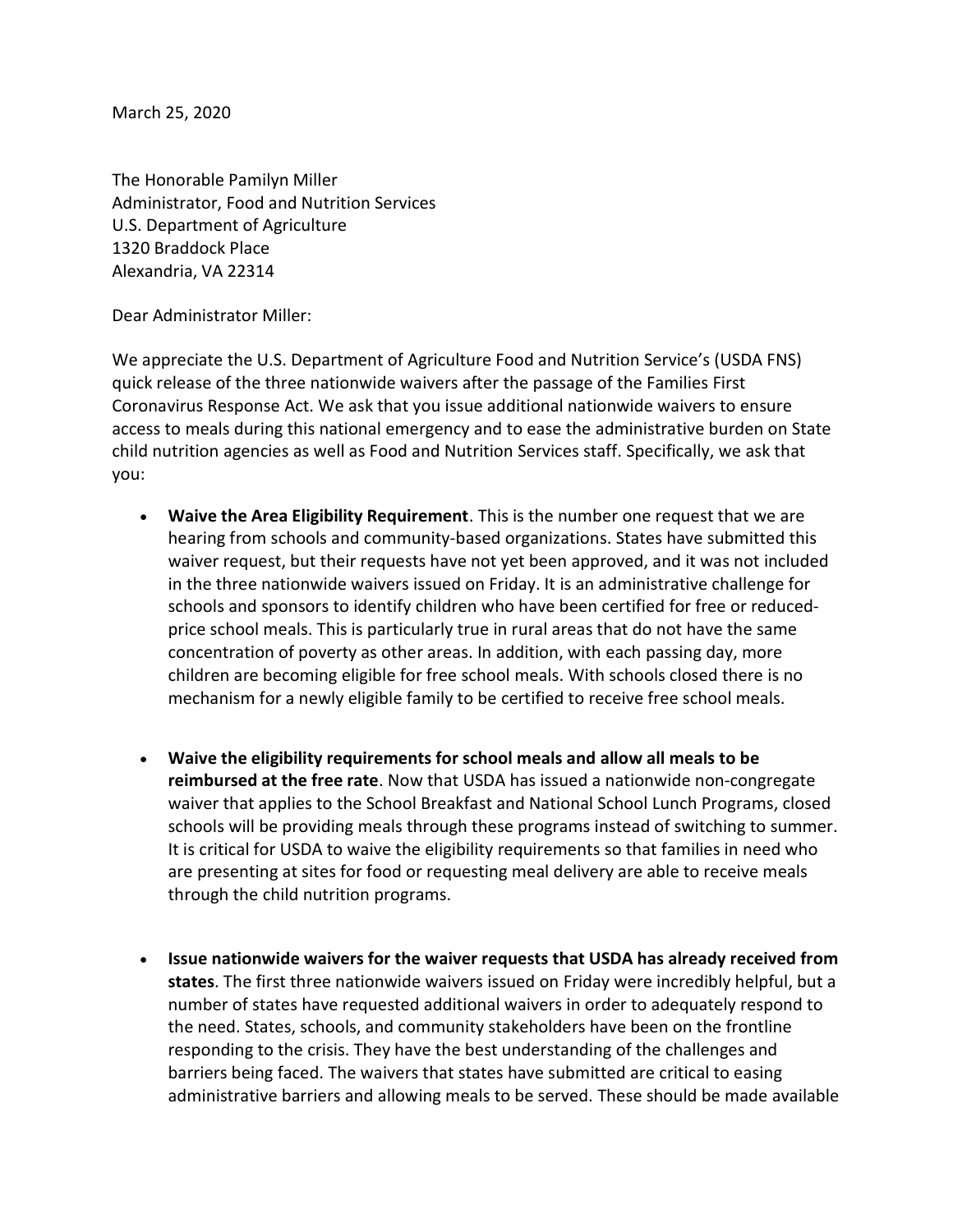nationwide to allow an easier administrative process while allowing for continued oversight.

- Waive the requirement that children be present in order for parents to pick up meals. States are implementing this requirement inconsistently. Some states, acknowledging the unprecedented situation we are in that requires contact to be limited are not requiring children (or all children in the family) to be present when receiving meals to take home. The alternative puts lives at risk. Since schools, summer food sponsors, and program operators are putting their staff's health on the line in order to distribute meals to families, we need to allow them to provide meals in the safest way possible. It is critical to both the health of the staff at the sites and the well-being of the families that need meals to allow adults to pick up or receive meals whether or not one or more of their children are present.
- Push back the Community Eligibility Deadlines. The April 1st deadline for community eligibility is just one week away, and the May 1st deadline will be here before we know it. Schools are likely to remain closed for many more weeks, and school nutrition and state agency staff are focusing on ensuring access to meals during school closures. Even when schools reopen, schools will need additional time beyond the June 30 deadline to determine whether or not community eligibility is the right choice for the 2020-2021 school year . We ask that you push back these three deadlines indefinitely to give states and schools the flexibility they need to in order to manage the process of schools adopting community eligibility for the 2020-2021 school year.
- In coordination with CDC and other federal agencies issue specific guidance for school nutrition professionals, summer food sponsors, and volunteers' safety during school closure meal service. Many school nutrition professionals, program operators, and volunteers have stepped up to make sure children have access to food during school closures. This is an unprecedented situation and these individuals are not trained health care providers. It is imperative to provide specific guidance so that they stay safe while meeting their communities' food needs.

We appreciate your consideration and encourage you to move swiftly on issuing these waivers so that communities are able to better respond to the current crisis.

Signed:

AASA, The School Superintendents Association Academy of Nutrition and Dietetics Advocates for Better Children's Diets Afterschool Alliance Alliance to End Hunger American Commodity Distribution Association American Diabetes Association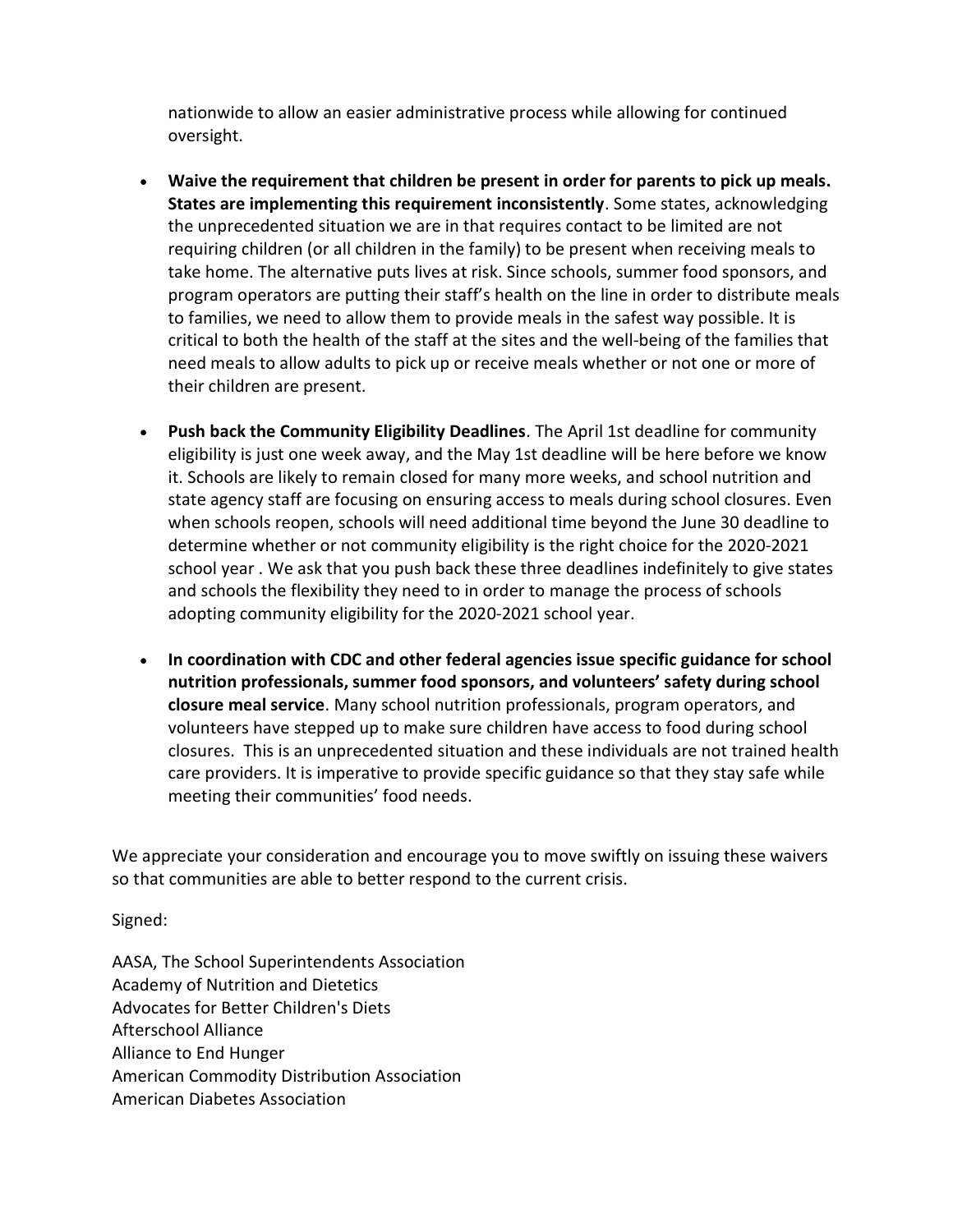American Federation of State, County & Municipal Employees

American Federation of Teachers

American Heart Association

American Public Health Association

Association of Education Service Agencies (AESA)

Association of School Business Officials International (ASBO)

A Place at the Table

Boys & Girls Clubs of America

Bread for the World

Center for Science in the Public Interest

Center for Wellness and Nutrition

Child Care Aware® of America

Children's Defense Fund

Coalition on Human Needs

Congressional Hunger Center

Early Care & Learning Council

Evangelical Lutheran Church in America

Feeding America

First Focus on Children

Food Research & Action Center (FRAC)

FoodCorps

Healthy Schools Campaign

Hunger Free America

Hunger Free Colorado

Islamic Relief USA

Johns Hopkins Center for a Livable Future

Laurie M. Tisch Center for Food, Education & Policy, Program in Nutrition, Teachers College,

Columbia University

MAZON: A Jewish Response to Hunger

Meals on Wheels America

MomsRising

National Association of County and City Health Officials

National Education Association

National PTA

National Recreation and Park Association

National Rural Education Association

National WIC Association

National Women's Law Center

North Carolina Alliance for Health

Nutrition Policy Institute, University of California Division of Agriculture and Natural Resources

Physicians Committee for Responsible Medicine

RESULTS

School Nutrition Association

School Social Work Association of America

Share Our Strength